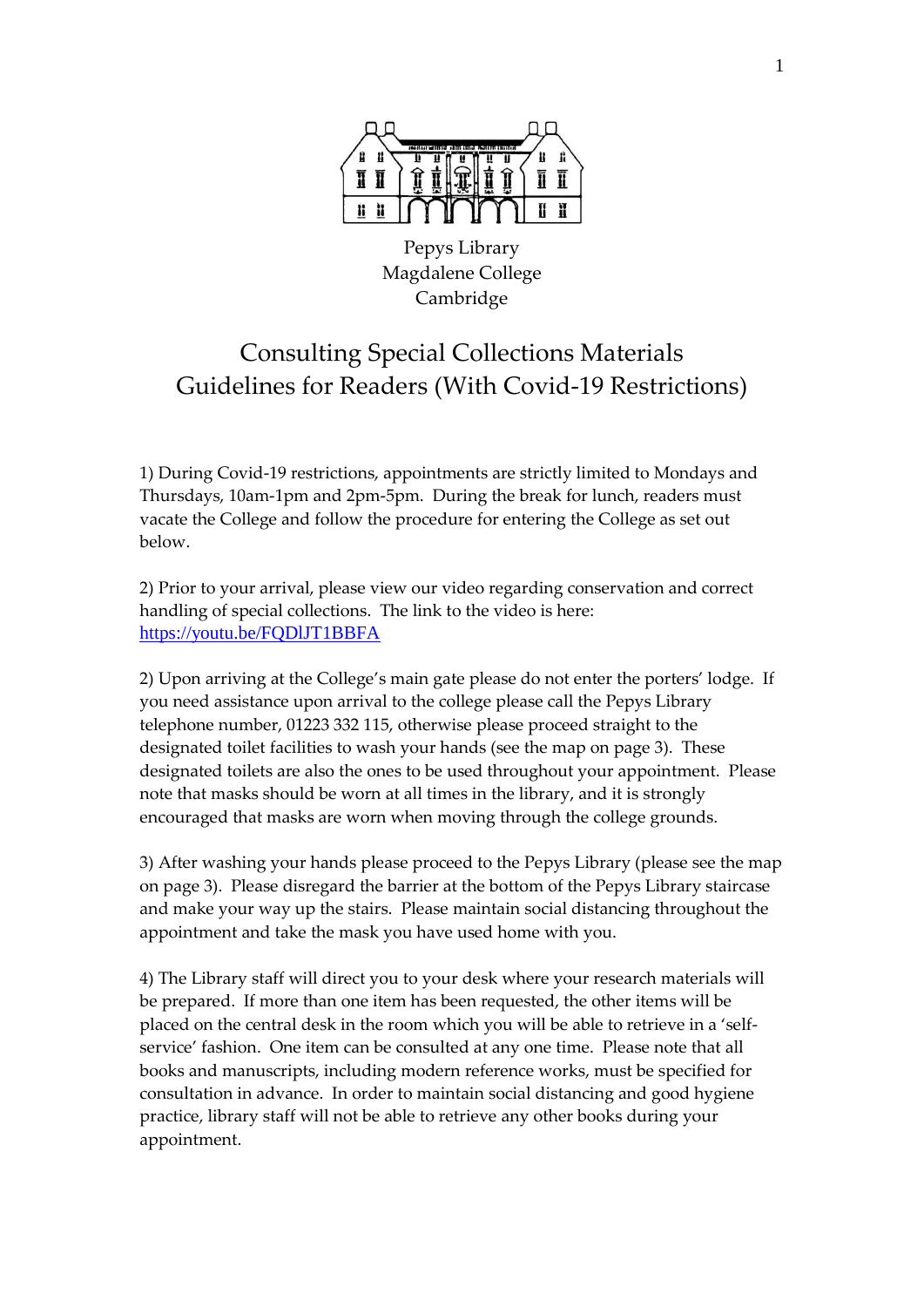5) Readers must bring with them a letter of introduction from someone who knows them and their work, preferably on the note paper of an academic institution, which should be left on your assigned desk at the end of your appointment. We shall keep this for our records, so if it is needed for other library visits it is advised that a copy is made.

6) Pencil only may be used. You may use a laptop. We regret that photography, even for personal use, is not allowed. We offer a photographic service to readers.

7) The Pepys Library is on the first floor of a seventeenth-century building: we regret that there is currently no access by lift. Please note that in the winter months the Library can be cold; please bring a few extra layers.

8) Due to very limited reader space and additional COVID-19 restrictions, appointments must be made well in advance wherever possible. Please check for any seasonal closures on our website.

9) There are wireless internet facilities available. If you have an 'Eduroam' login and password one should be able to connect automatically to the network. If you do not have access to Eduroam, please ask the member of staff on duty and they can issue you a temporary token by telephoning the porters' lodge.

10) Please follow the latest UK government guidelines regarding travel advice and what to do if you develop coronavirus symptoms:

## <https://www.gov.uk/coronavirus>

Please consider the Pepys Library in your contact tracing should you develop coronavirus symptoms.